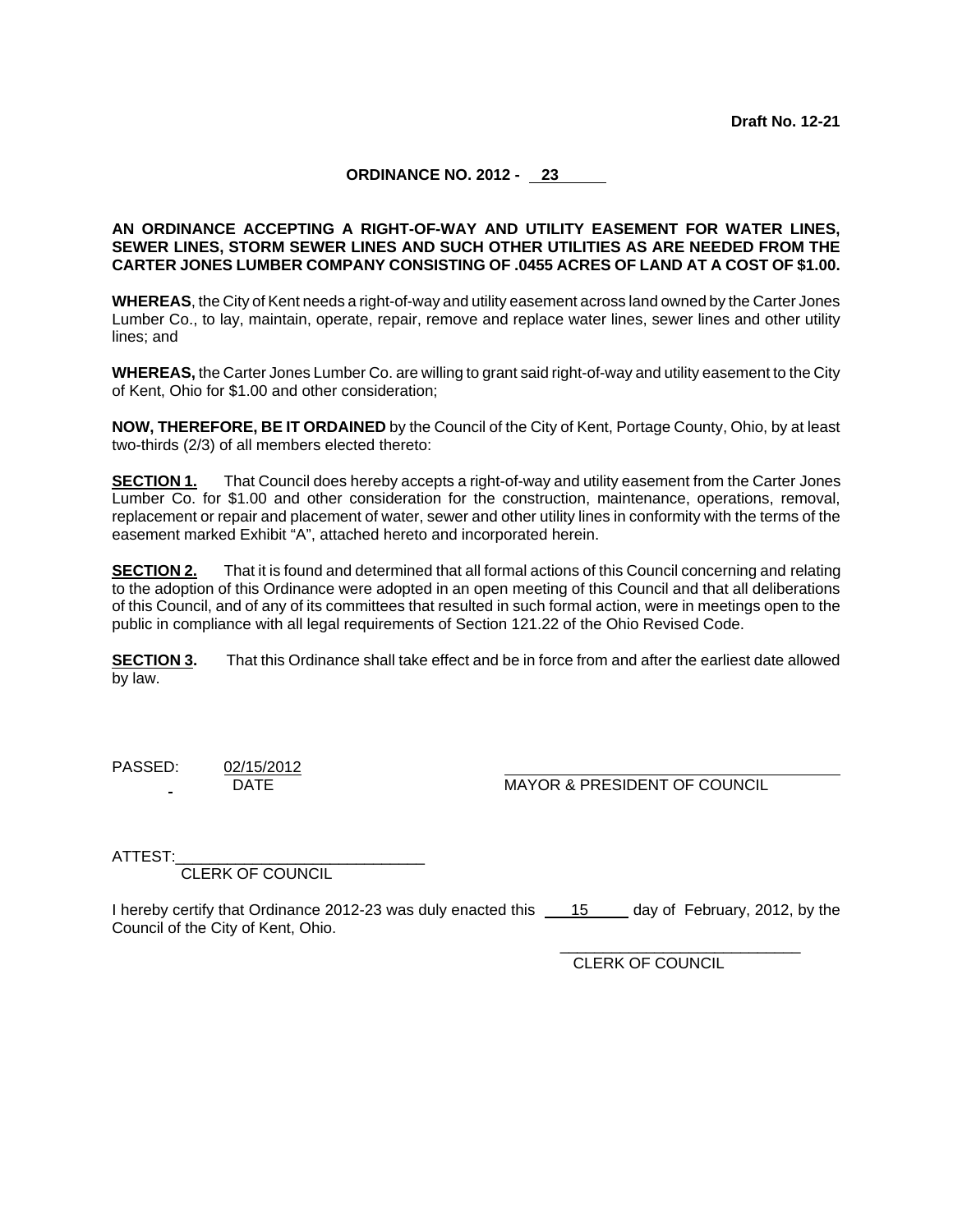## **EXHIBIT "A"**

## EASEMENT AND RIGHT-OF-WAY AGREEMENT

### GRANTING EASEMENT FOR UTILITY LINE CONSTRUCTION

FOR AND IN CONSIDERATION of the sum of One Dollar (\$1.00), the receipt of which is acknowledged, and such other consideration as is herein below set forth, the undersigned The Carter Jones Lumber Co., hereinafter referred to as "Grantor(s)", who claim title to certain real estate by deed recorded in Volume  $736$ , Page(s)  $413$  of the Portage County records, does for their heirs, successors, and assigns, hereby give, devise, grant and convey to the City of Kent, Ohio, a municipal corporation, which is hereinafter referred to as "Grantee," its successors and assigns, the perpetual right to a permanent exclusive easement and right-of-way to lay, maintain, operate, repair, remove and replace waterlines, sewers and other utility lines and related necessary appurtenances over and through said real estate situated in the City of Kent, County of Portage, State of Ohio and known as being a part of Lot 26 of original Franklin Township, said easement being more fully described on attached Exhibit No. 1 and No. 2 as Sewer Easement No. 1.

 Together with the right of the City of Kent, it agents or employees, to store earth and materials during the period of construction, repair or replacement of such waterlines, sewers and other utility lines upon the premises of the Grantor of the above described easement.

 And grantor does agree to keep said easement free of all permanent structures, providing that the City of Kent, Portage County, Ohio shall operate and maintain said improvement as a public facility in accordance with the standards, policies and procedures of other similar public facilities within the City of Kent and shall properly backfill and restore the ground surface and ground cover vegetation to the condition existing immediately prior to such construction, reconstruction, maintenance or repair; except that said City shall not be required to repair any structures such as buildings, light poles and appurtenances, catch basins, storm sewers, utility service lines, pavement, curbing or landscape islands belonging to Grantor and located within the easement and right-of-way after the date this easement was executed, unless such damage was caused by an intentional act of negligence of the City of Kent, its agents, employees, contractors, licensees, or invitees.

 IN WITNESS WHEREOF, the Grantor has hereunto set its signature this \_ day of \_ \_, 2012.

WITNESS: GRANTOR: \_\_\_\_\_\_\_\_\_\_\_\_\_\_\_\_\_\_\_\_\_\_\_\_

 $\frac{1}{2}$  ,  $\frac{1}{2}$  ,  $\frac{1}{2}$  ,  $\frac{1}{2}$  ,  $\frac{1}{2}$  ,  $\frac{1}{2}$  ,  $\frac{1}{2}$  ,  $\frac{1}{2}$  ,  $\frac{1}{2}$  ,  $\frac{1}{2}$  ,  $\frac{1}{2}$  ,  $\frac{1}{2}$  ,  $\frac{1}{2}$  ,  $\frac{1}{2}$  ,  $\frac{1}{2}$  ,  $\frac{1}{2}$  ,  $\frac{1}{2}$  ,  $\frac{1}{2}$  ,  $\frac{1$ 

 $\frac{1}{\sqrt{2}}$  ,  $\frac{1}{\sqrt{2}}$  ,  $\frac{1}{\sqrt{2}}$  ,  $\frac{1}{\sqrt{2}}$  ,  $\frac{1}{\sqrt{2}}$  ,  $\frac{1}{\sqrt{2}}$  ,  $\frac{1}{\sqrt{2}}$  ,  $\frac{1}{\sqrt{2}}$  ,  $\frac{1}{\sqrt{2}}$  ,  $\frac{1}{\sqrt{2}}$  ,  $\frac{1}{\sqrt{2}}$  ,  $\frac{1}{\sqrt{2}}$  ,  $\frac{1}{\sqrt{2}}$  ,  $\frac{1}{\sqrt{2}}$  ,  $\frac{1}{\sqrt{2}}$ 

 $\text{By:}\_$ 

K:\Data\ORDINANC\2012\Draft\dr12-21-Feb15.doc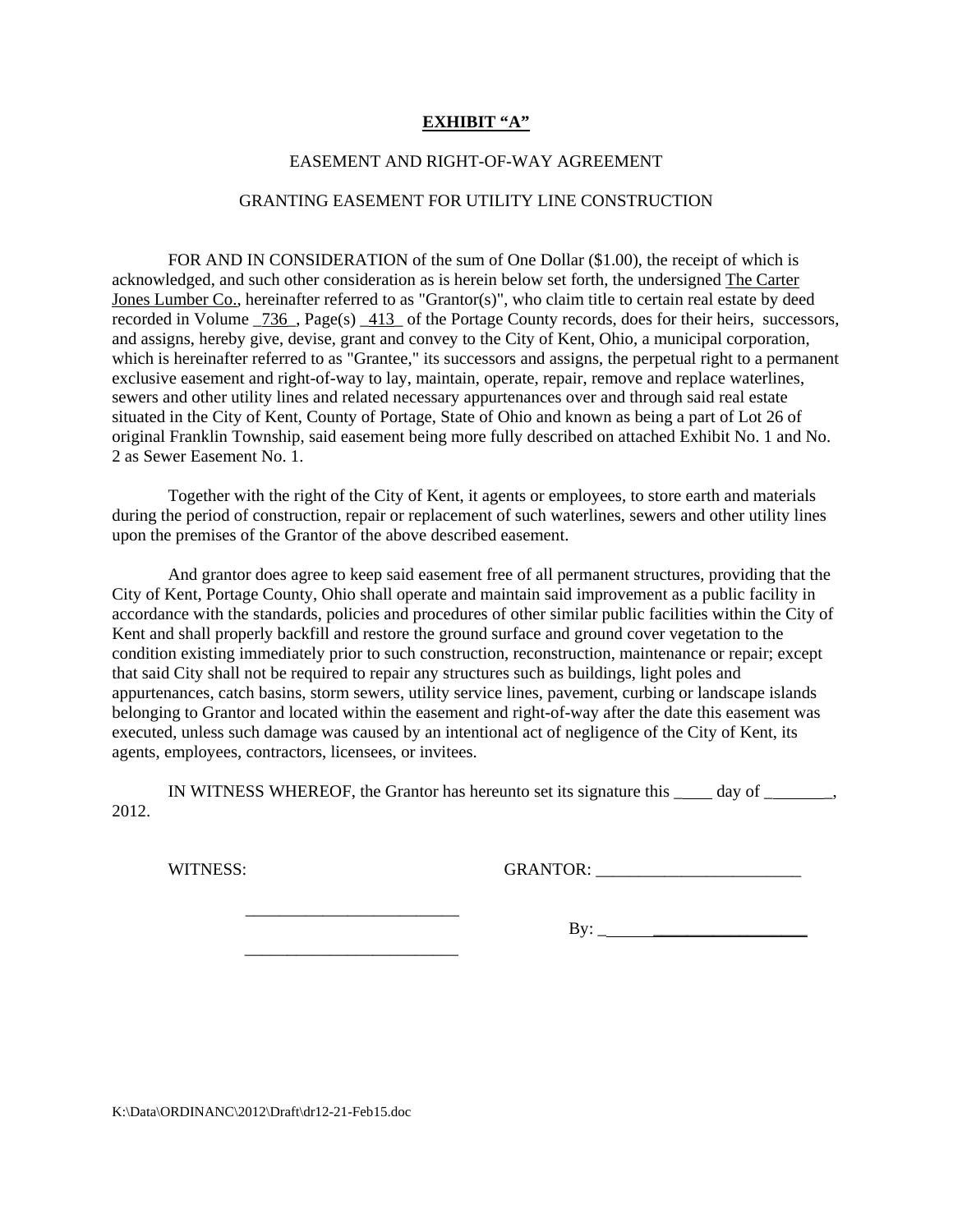# STATE OF OHIO  $\qquad$  ) ) SS: COUNTY OF PORTAGE)

 This day, before me, a Notary Public of the State and County aforesaid, personally appeared \_\_\_\_\_ \_, (official title) of \_ \_, with whom I am personally acquainted and who upon oath acknowledged himself to be such \_\_\_\_\_\_\_\_\_\_\_\_\_ (official title) of aforementioned (company/corporation) and that he as such \_ \_ (official title) being authorized so to do executed the foregoing instrument for the purpose therein contained by signing in the name of the partnership as such  $\_\_\_\_\_$  (official title).

Witness my hand official seal this  $\qquad \qquad$  day of  $\qquad \qquad$ , 2012.

My Commission Expires:

\_ \_\_\_\_\_\_\_\_\_\_\_\_\_\_\_\_\_\_\_\_\_\_\_\_\_ Notary

Accepted by City of Kent Council: 4. 2003

THIS INSTRUMENT PREPARED BY: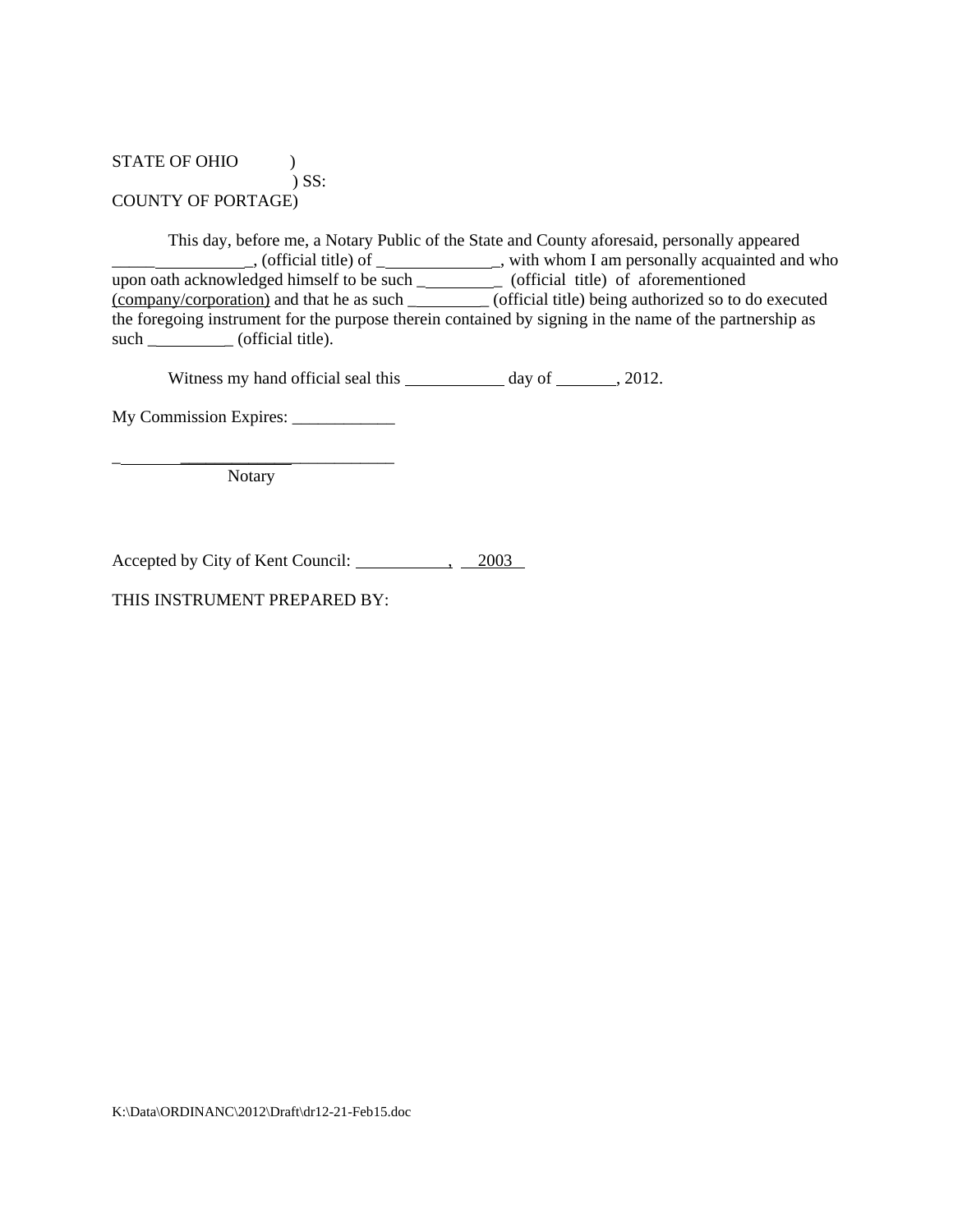Exhibit No. 1

PH 330-296-2375

5485 McCORMICK ROAD P.O. BOX 528 RAVENNA, OH 44266

### **DON TROCCHIO REGISTERED SURVEYOR**

**Sewer Easement No.1** 

## **Carter-Jones Lumber** to The City of Kent, Ohio

#### SITUATED IN THE CITY OF KENT, COUNTY OF PORTAGE AND STATE OF OHIO AND KNOWN AS BEING P PART OF ORIGINAL FRANKLIN TOWNSHIP LOT 26 AND IS FURTHER DESCRIBED AS **FOLLOWS:**

BEGINNING AT THE NORTHEAST CORNER OF LANDS NOW OR FORMERLY OWNED BY THE CARTER-JONES LUMBER COMPANY (736/413); SAID BEGINNING POINT BEING IN THE SOUTHERLY LINE OF WEST MAIN STREET, 80' WIDE HERE, AT ITS INTERSECTION WITH THE **WESTERLY LINE OF SHORT STREET, 50' WIDE:** 

THENCE ALONG THE WESTERLY LINE OF SHORT STREET SOUTH 00 DEGREES 33 MINUTES 40 SECONDS EAST A DISTANCE OF 359.36 FEET TO THE TRUE PLACE OF BEGINNING FOR THIS **EASEMENT:** 

THENCE CONTINUING SOUTH 00 DEGREES 33 MINUTES 40 SECONDS EAST A  $L-6$ **DISTANCE OF 15.00 FEET;** 

 $L-7$ THENCE SOUTH 89 DEGREES 23 MINUTES 11 SECONDS WEST A DISTANCE OF 168.78 FEET:

 $L-14$ THENCE NORTH 02 DEGREES 47 MINUTES 12 SECONDS WEST A DISTANCE OF 15.01 FEET:

 $L-2$ THENCE NORTH 89 DEGREES 23 MINUTES 11 SECONDS EAST A DISTANCE OF 27.31 FEET:

 $L-3$ THENCE SOUTH 00 DEGREES 36 MINUTES 49 SECONDS EAST A DISTANCE OF 5.00 FEET:

 $L-4$ THENCE NORTH 89 DEGREES 23 MINUTES 11 SECONDS EAST A DISTANCE OF 111.21 FEET;

 $L-3$ THENCE NORTH 00 DEGREES 36 MINUTES 49 SECONDS WEST A DISTANCE OF 5.00 FEET;

 $L-5$ THENCE NORTH 89 DEGREES 23 MINUTES 11 SECONDS EAST A DISTANCE OF 30.85 FEET BUT TO THE TRUE PLACE OF BEGINNING AND CONTAINING 0.0455 ACRES OF LAND ALL BE THE SAME MORE OR LESS AS SURVEYED AND DESCRIBED IN OCTOBER 2011 BY DON **TROCCHIO REGISTERED SURVEYOR NO.6445:** 

K:\Data\ORDINANC\2012\Draft\dr12-21-Feb15.doc